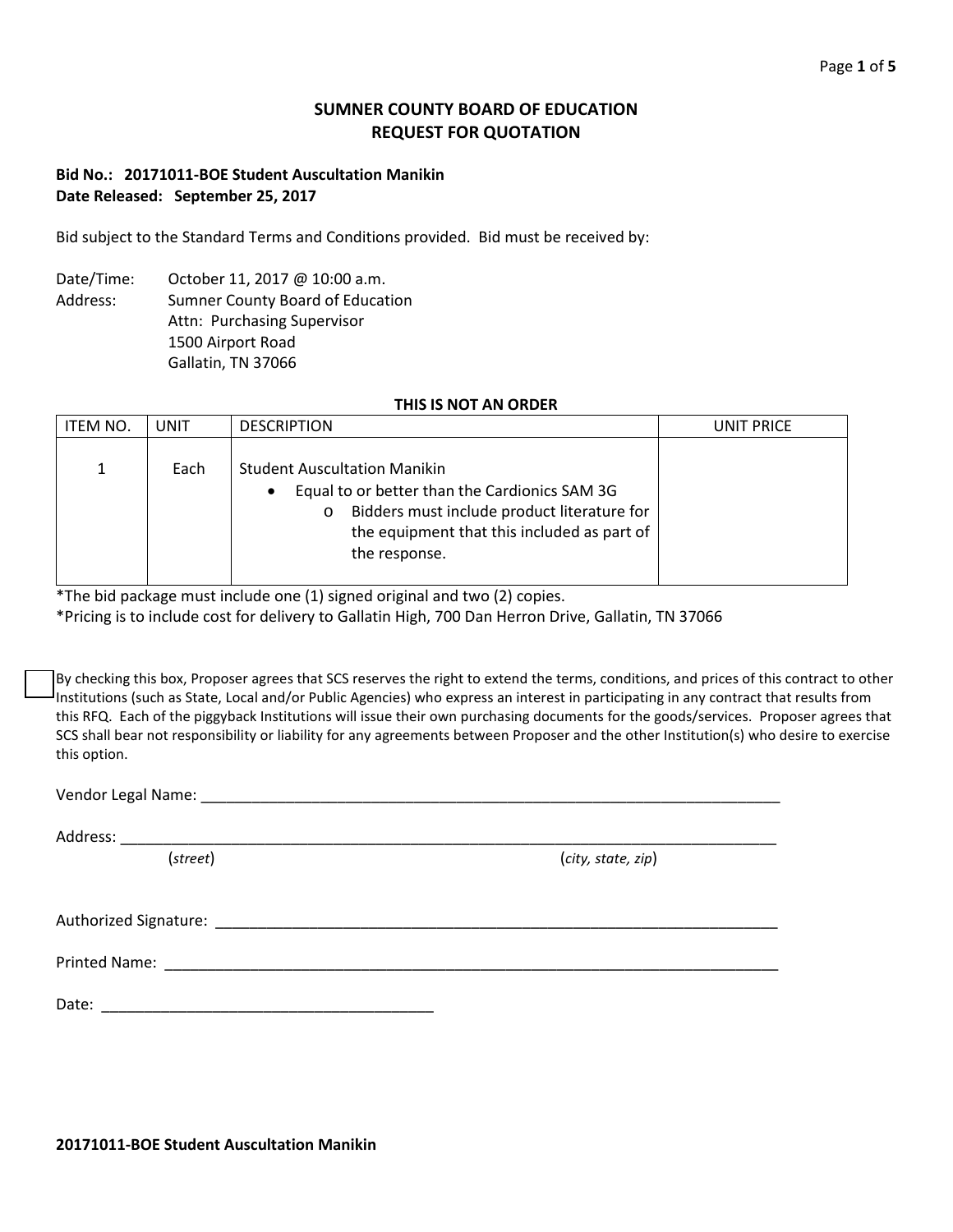# **NOTICE TO PROPOSERS**

There may be one or more amendments to this RFQ. In order to receive communication for any such amendments issued specifically to this RFQ, the proposer must provide the information requested below to the Sumner County Board of Education (SCS) Purchasing Department. The information may be sent by email to: Chris Harrison, Purchasing Supervisor, chris.harrison@sumnerschools.org. SCS will send amendments only to those proposers which complete and return this information in a timely manner.

| RFQ Number:             | 20171011-BOE Student Auscultation Manikin |
|-------------------------|-------------------------------------------|
| Company Name:           |                                           |
| <b>Mailing Address:</b> |                                           |
|                         |                                           |
|                         |                                           |
| Phone Number:           |                                           |
| <b>Contact Person:</b>  |                                           |
| Email Address:          |                                           |

Emailed amendments will be sent in a Microsoft Word (Office for Windows) or Portable Document Format (pdf) format. Any alterations to the document made by the proposer may be grounds for rejection of proposal, cancellation of any subsequent award or any other legal remedies available to SCS.

Amendments will also be posted on the SCS website **https://sumnerschools.org/index.php/current-bids-and-rfps** and attached to the solicitation listing as a PDF or WORD file. Check the particular solicitation on the Current Bids and RFPs webpage for any posted amendments.

By completing and returning this form, the Proposer has expressed its intent to provide a proposal for **20171011-BOE Student Auscultation Manikin.**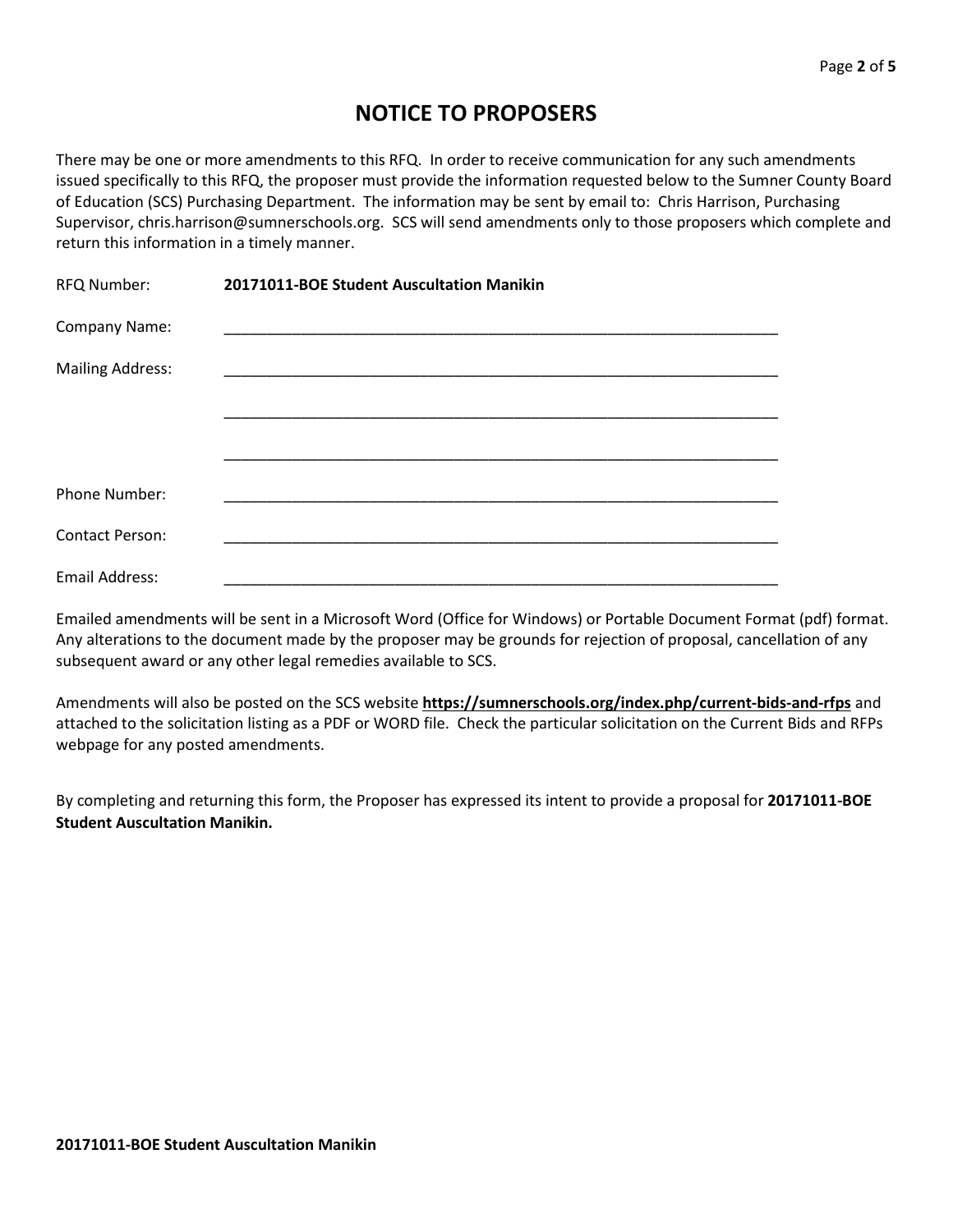## **REQUEST FOR QUOTATION STANDARD PURCHASING TERMS & CONDITIONS SUMNER COUNTY BOARD OF EDUCATION (SCS)**

#### **1. PREPARATION AND SUBMISSION OF BID.**

- **a.** Failure to examine any drawings**,** specifications, or instructions will be at the bidder's risk. Any deviation from the stated terms, conditions and specifications must be coordinated with and approved in writing by the SCS Purchasing Supervisor.
- **b.** BID SUBMITTAL / SIGNATURE: Bid shall give the full name and business address of the bidder. If the bidder is a corporation, the name shall be stated as it is in the corporate charter. Bids must be signed in ink by the bidder's authorized agent. Unsigned bids will be rejected. Bids are to be sealed and the outside of the envelope is to reference the bid number. The person signing the bid must show his title, and if requested by the institution, must furnish satisfactory proof of his or her authority to bind his or her company in contract. Bidder understands that by submitting a bid with an authorized signature, it shall constitute an offer to SCS. Bids must be typewritten or in ink; otherwise they may not be considered. Purchase orders will be issued to the firm name appearing on the W9. Facsimile responses will not be considered.
- **c.** SCS is not responsible for any costs incurred by any vendor pursuant to the RFP. The vendor shall be responsible for all costs incurred in connection with the preparation and submission of its proposal.
- **d.** All bids that exceed \$25,000 must have the Company Name, License Number, Expiration Date thereof and License Classification of Contractor listed on the outside of the sealed envelope, as required by State of Tennessee Code Annotated 62-6-119.
- **e.** Bids are to be received in the location designated on the bid no later than the specified date and time. Late bids will NOT be opened or considered.
- **f.** No erasures permitted. Errors may be crossed out and corrections printed in ink or typewritten adjacent to error and must be initialed in ink by person signing bid.
- **g.** Specifications: Reference to available specifications shall be sufficient to make the terms of the specifications binding on the bidder. The use of the name of a manufacturer, or any special brand or make in describing an item does not restrict the bidder to that manufacturer or specific article, unless specifically stated. Comparable products of other manufacturers will be considered if proof of compatibility is contained in the bid. Bidders are required to notify SCSs Purchasing Supervisor whenever specifications/procedures are not perceived to be fair and open. The articles on which the bids are submitted must be equal or superior to that specified. Informative and Descriptive Literature: The bidder must show brand or trade names of the articles bid, when applicable. It shall be the responsibility of the vendor, including vendors whose product is referenced, to furnish with the bid such specifications, catalog pages, brochures or other data as will provide an adequate basis for determining the quality and functional capabilities of the product offered. Failure to provide this data may be considered valid justification for rejection of bid.
- **h.** Samples: Samples of items when called for, must be furnished free of expense, and if not destroyed will, upon vendor's request within ten (10) days of bid opening, be returned at the bidder's expense. Each sample must be labeled with the bidder's name, manufacturer's brand name and number, bid number and item reference.
- **i.** Time of Performance: The number of calendar days in which delivery is to be made after receipt of order shall be stated in the bid and may be a factor in making an award, price notwithstanding. If no delivery time is stated in the bid, bidder agrees that delivery is to be made within two weeks (10 business days) of order.
- **j.** Transportation and delivery charges should be included in the price and be fully prepaid by the vendor to the destination specified in the bid. Bid prices shall include delivery of all items F.O.B. destination.
- **k.** New materials and supplies must be delivered unless otherwise specifically stated in the bid.
- **l.** Alternate/multiple bids will not be considered unless specifically called for in the bid.
- **m.** Only bids submitted on bid forms furnished by the Institution will be considered.
- **n.** By signing this bid where indicated, the bidder agrees to strictly abide by all local, state and federal statutes and regulations. The bidder further certifies that this bid is made without collusion or fraud.
- **o.** Failure to Bid/Error in Bid. In case of error in the extension of prices in the bid, the unit price will govern. Late bids will NOT be opened or considered. Bidders are cautioned to verify their bids before submission, as amendments received after the bid deadline will not be considered. No bid shall be altered, amended or withdrawn after opening. After bid opening, a bidder may withdraw a bid only when there is obvious clerical error such as a misplaced decimal point, or when enforcement of the bid would impose unconscionable hardship due to an error in the bid resulting in a quotation substantially below the other bids received. Bid withdrawals will be considered only upon written request of the bidder.

#### **20171011-BOE Student Auscultation Manikin**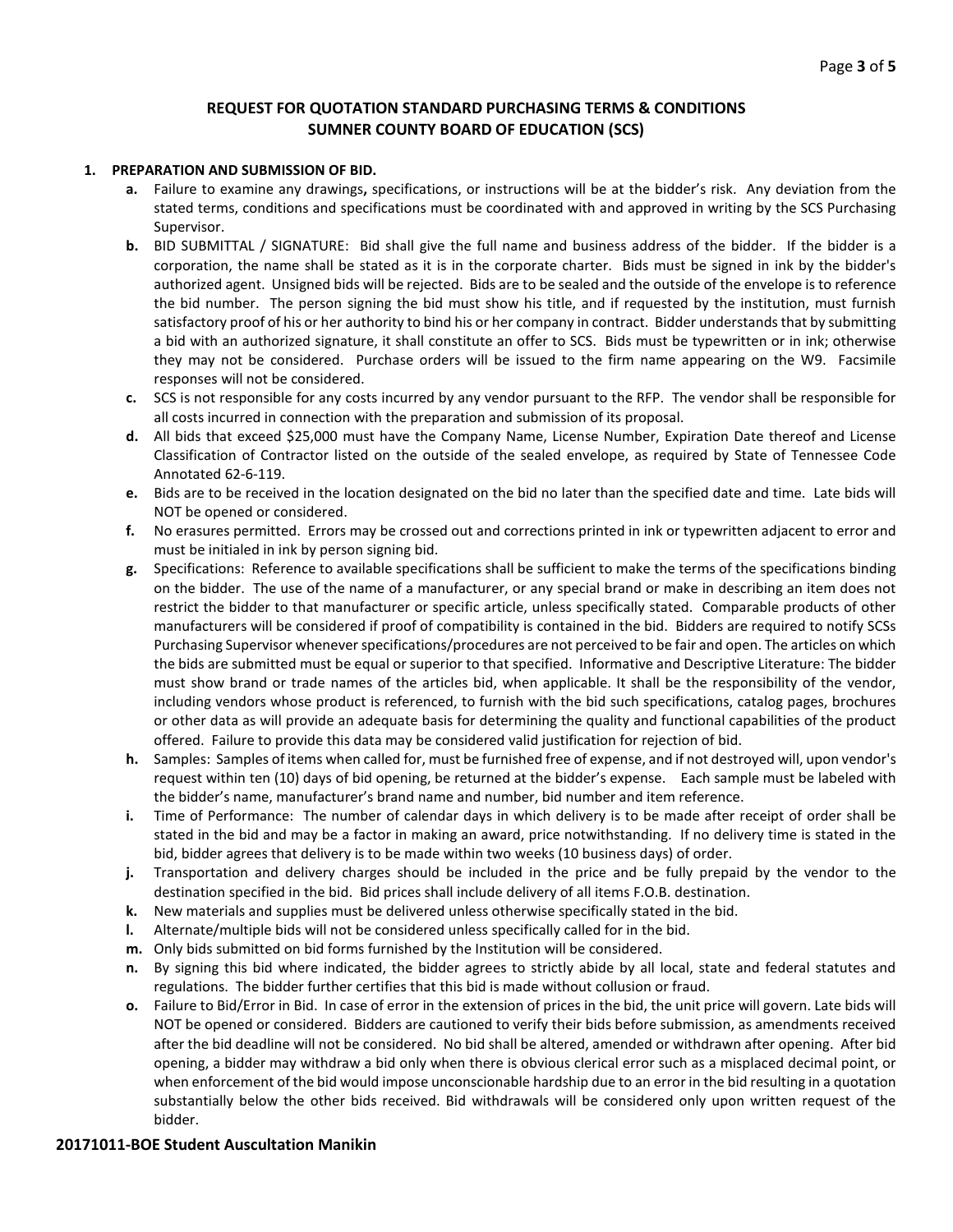- **2. OPEN RECORDS.** In order to comply with the provisions of the Tennessee Open Records Act, all bids will be publicly opened and are subject to public inspection after the award upon written request. Bidders may be present at bid opening. Summary information will be posted the SCS website, www.sumnerschools.org under the Invitation to Bid link.
- **3. ACCEPTANCE AND AWARD.** SCS reserves the right to reject any and all bids and to waive any informality in bids and, unless otherwise specified by the bidder to accept any item in the bid. Action to reject all bids shall be taken for unreasonably high prices, errors in the bid documents, cessation of need, unavailability of funds, or any other reason approved by SCS.
	- **a.** Contracts and purchases will be made with the lowest, responsive, responsible, qualified bidder. The quality of the articles to be supplied, their conformity with the specifications, their suitability to the requirements of the Institution, cash discount offered and the delivery terms will be taken into consideration.
	- **b.** Any deviation from these stated terms, specifications and conditions must be coordinated with and approved in writing by the Purchasing Supervisor.
	- **c.** Prices quoted on the response (if any) are to be considered firm and binding until the said equipment, supplies or services are in the possession of SCS.
	- **d.** SCS reserves the right to order more or less than the quantity listed in the bid.
	- **e.** If a bidder fails to state a time within which a bid must be accepted, it is understood and agreed that SCS shall have ninety (90) days to accept.
	- **f.** No purchase or contract is authorized or valid until the issuance of a SCS purchase order in accordance with SCS policy. No SCS employee is authorized to purchase equipment, supplies or services prior to the issuance of such a purchase order.
	- **g.** The contract may not be assigned without written SCS consent.
	- **h.** If the appropriate space is marked on the bid, other Institutions (such as State, Local and/or Public Agencies) may purchase off the contract during the same period as SCS.
	- **i.** The awarded bidder will be required to post a performance and payment bond in the amount of 25% of the contract price if it exceeds \$100,000 as stated by State of Tennessee Code Annotated 12-4-201.
	- **j.** If the project cost is in excess of \$25,000 a performance bond must be secured by the requesting part in an amount equal to the market improvement value.
- **4. PAYMENT**. Payment terms must be specified in the bid response, including any discounts for early payment. Partial payments will not be approved unless justification for such payment can be shown. Terms will be net 30 days. Payment will not be made until all the conditions of the RFP/RFQ are inspected and approved as meeting all specifications by persons appointed by SCS.
- **5. DEFAULT OF SELECTED VENDOR.** In case of vendor default, SCS may procure the articles or services from other sources and hold the defaulting vendor responsible for any resulting cost. If the awarded vendor violates any terms of their response, the contract, SCS policy or any law, they may be disqualified from bidding for a period of two years for minor violations or longer for major violations. Bids from disqualified bidders will not be accepted during the period of disqualification.
- **6. INSPECTION OF PURCHASES.** Articles received which are not equivalent will not be accepted and will be picked up by the vendor or returned to vendor, shipping charges collect. SCS shall have a reasonable period in which to inspect and accept or reject materials without liability. If necessity requires SCS to use nonconforming materials, an appropriate reduction in payment may be made.
- **7. TAXES.** SCS is tax exempt; do not include taxes in quotation. Vendors making improvements or additions to, or performing repair work on real property for SCS are liable for any applicable sales or use tax on tangible personal property used in connection with the contract or furnished to vendors by the state for use under the contract.
- **8. NONDISCRIMINATION.** SCS is an equal opportunity employer. SCS and bidder agree to comply with Titles VI and VII of the Civil Rights Act of 1964, Title IX of the Education Amendments of 1972, Section 504 of the Rehabilitation Act of 1973, Executive Order 11,246, the Americans with Disabilities Act of 1990 and the related regulations to each. Each party assures that it will not discriminate against any individual including, but not limited to employees or applicants for employment and/or students, because of race, religion, creed, color, sex, age, disability, veteran status or national origin. In the event that any claims should arise with regards to violations of any such local, state or federal law, statues, rule or regulations, the vendor will indemnify and hold SCS harmless for any damages, including court costs or attorney fees, which might be incurred.

## **20171011-BOE Student Auscultation Manikin**